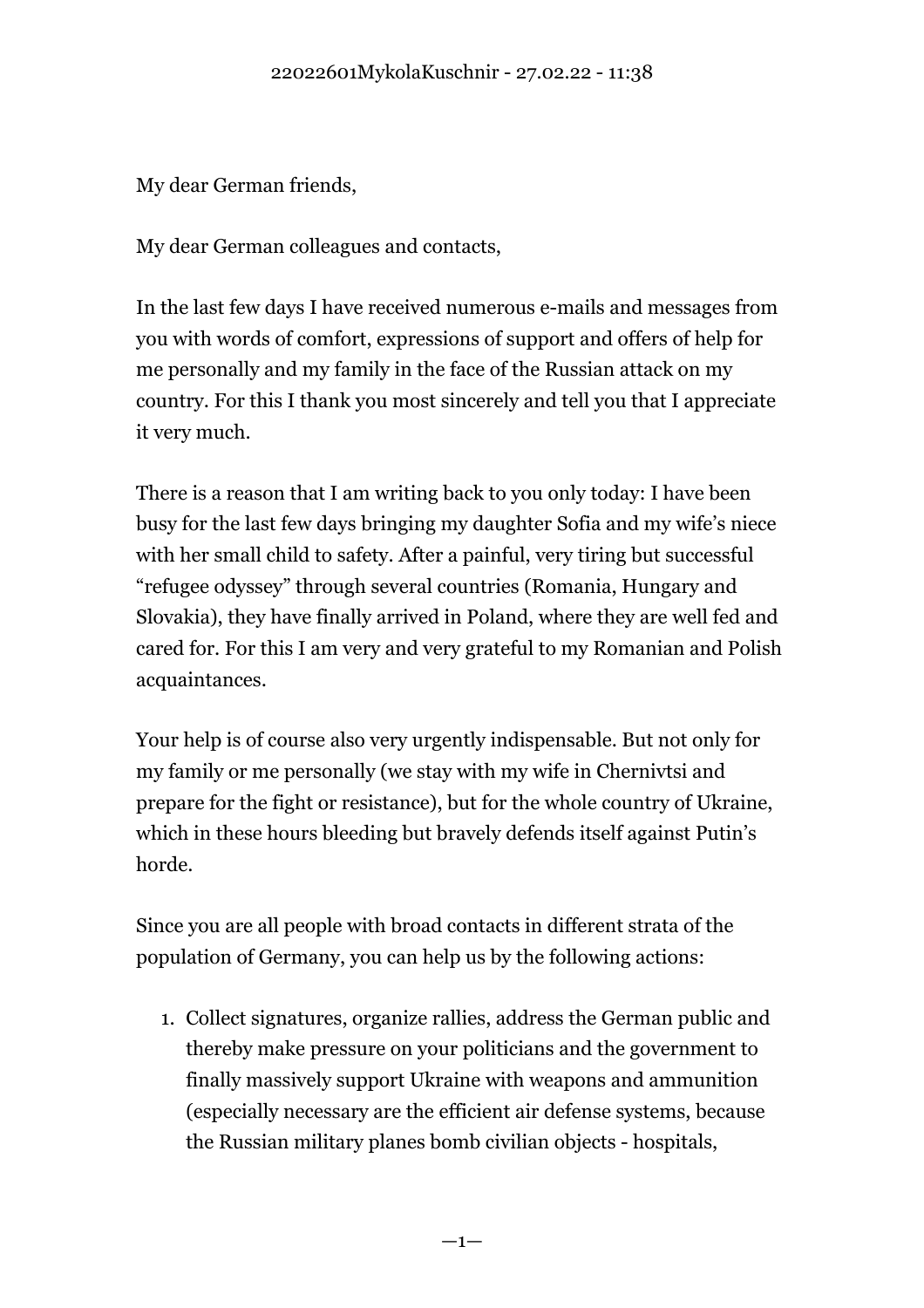children's homes, supply facilities) in a targeted and relentless way. This will be quasi a kind of compensation for the fact that German money flows to Russia as a price for raw materials and finances the Russian war machine.

Furthermore, your government should massively support the EU countries bordering Ukraine (especially Poland, Romania and Slovakia) in taking in Ukrainian refugees.

2. Give interviews, write posts in social media about your personal impressions of Ukraine, experience of cooperation with Ukrainian partners, in a word - tell truth about my country. Because it is very important now (For years Putin has been waging a successful information war against Ukraine in the West and also against the West itself) that your fellow citizens know more about Ukraine.

e.g.,

- 3. that Ukraine is not a subject of the Russian Federation like Chechnya or Republic of Tatarstan, but an independent sovereign country recognized by international law and a UN member.
- 4. that Ukraine is the only country in the world that has voluntarily given up its nuclear weapons and has never threatened its neighbors militarily or otherwise.
- 5. that Ukraine is trying to build democracy and the rule of law, and is being punished for this according to Putin's absolutely sick and perverse logic.
- 6. that Putin is lying when he says he wants to "denazify" Ukraine and force it to peace, and declares this to be a "legitimate" pretext for war. After all, as Germans, you probably know best what the nature